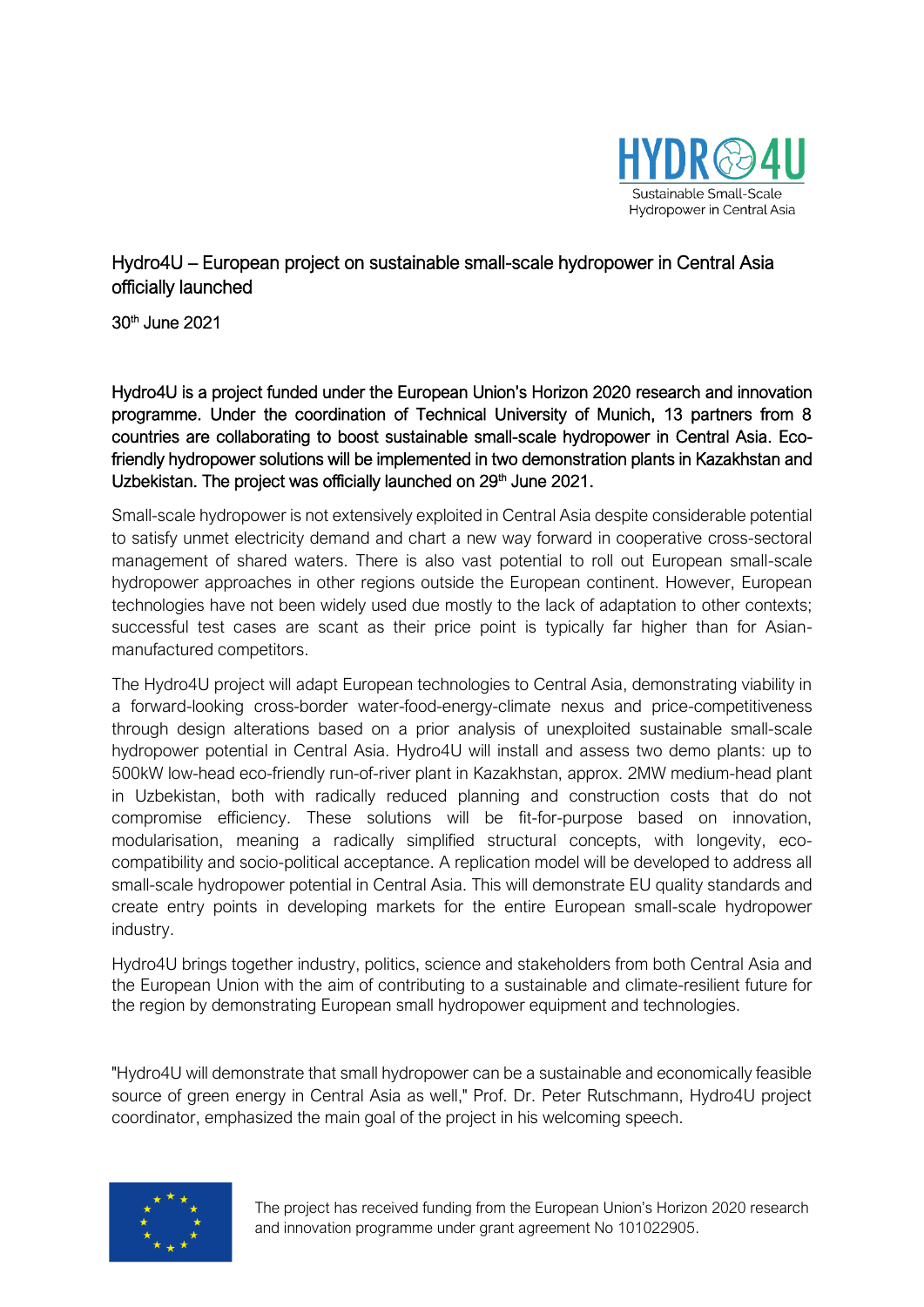After an internal kick-off meeting on 29th and 30th June, which marked the official start of the project, a public kick-off event took place in the afternoon of 30th June jointly organized with the European Commission. Representatives of the European Union and of the Central Asian countries opened the session with introductory statements on the existing collaboration framework between the EU and Central Asia, which was followed by a presentation of the Hydro4U project objectives and its planned activities. In a round-table dedicated to "Hydropower in Central Asia", invited stakeholders discussed the opportunities and challenges for future engagements.

### Further information on Hydro4U:

Twitter: @Hydro4Uproject

Website: coming soon

#### About Hydro4U:

Hydro4U receives funding from the European Union's Horizon 2020 Research and Innovation programme.

| Grant Agreement number      | 101022905                                                        |
|-----------------------------|------------------------------------------------------------------|
| Type of project             | <b>Innovation Action</b>                                         |
| Coordinator                 | <b>Technical University of Munich</b>                            |
| <b>Total Project budget</b> | 11 488 428.03 €                                                  |
| Total EC funding            | 9 931 160.13 €                                                   |
| Coordinator                 | <b>Technical University of Munich</b>                            |
| Consortium                  | 13 partners from 8 countries (Germany, Austria, Switzerland, Sri |
|                             | Lanka, Uzbekistan, Spain, Belgium, Kyrgyzstan)                   |

#### Coordinator contact:

Technical University of Munich

Prof. Dr. Peter Rutschmann

E-mail: peter.rutschmann@tum.de

Dr.-Ing. Markus Reisenbüchler

Email: markus.reisenbuechler@tum.de

## Press contact:

Steinbeis-Europa-Zentrum Charlotte Schlicke

E-mail: charlotte.schlicke@steinbeis-europa.de



The project has received funding from the European Union's Horizon 2020 research and innovation programme under grant agreement No 101022905.